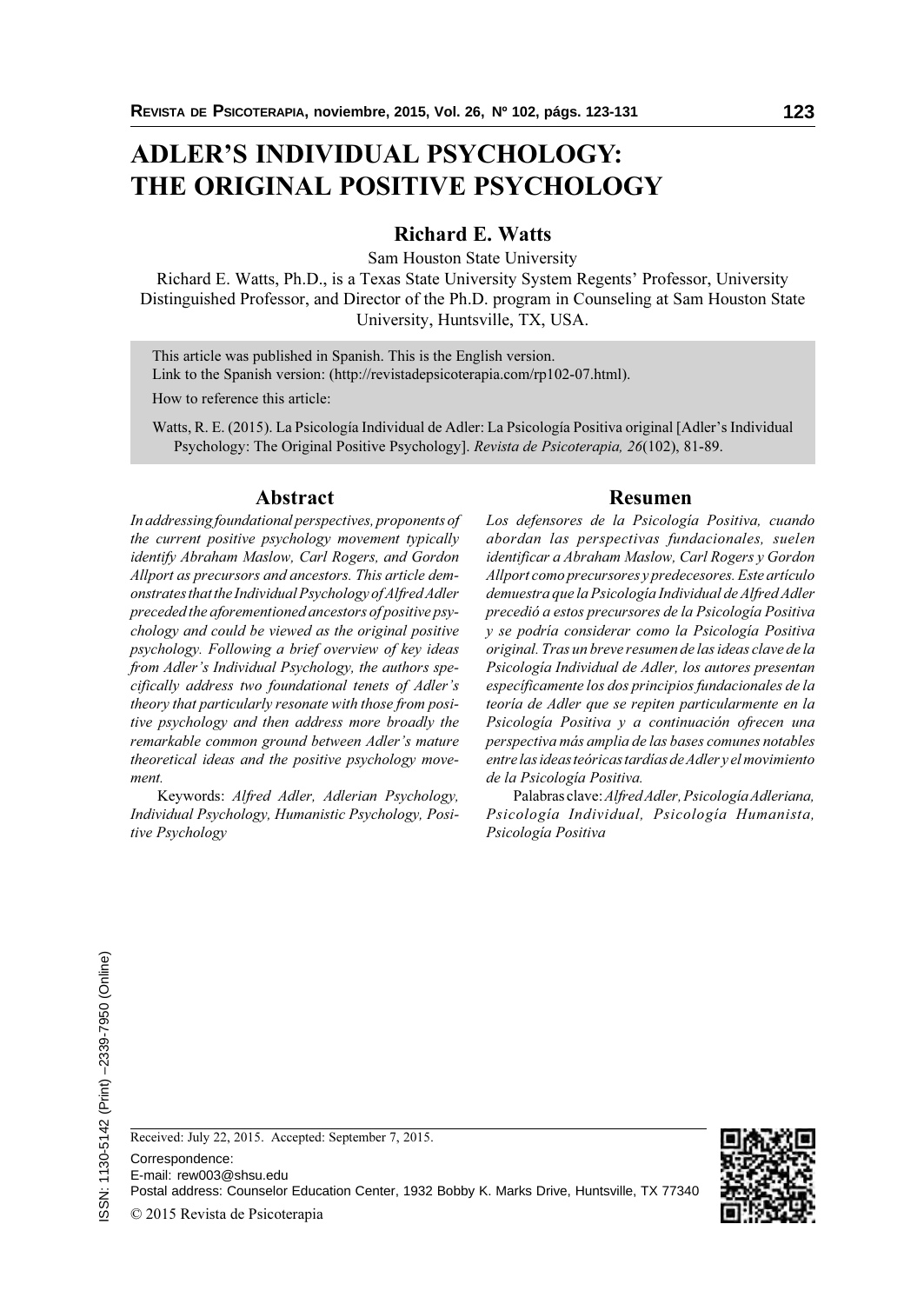Alfred Adler developed a theory of personality and maladjustment, and an approach to counseling and psychotherapy, that he called Individual Psychology. Adler was born in 1870 in a suburb of Vienna. He attended public school in Vienna and then trained as a physician at the University of Vienna. Adler entered private practice as an ophthalmologist. A short time later he switched to general practice and then to neurology. In 1902, he was invited by Sigmund Freud to join the Vienna Psychoanalytic Society. Due to significant theoretical disagreement with Freud, Adler resigned from the Society in 1911 (Ellenberger, 1970; Hoffman, 1994). He spent the remainder of his life –he died in 1937– developing a personality theory and approach to counseling and psychotherapy so far ahead of his time that Albert Ellis (1970) declared, "Alfred Adler, more than even Freud, is probably the true father of modern psychotherapy" (p. 11). Corey (1996, 2005) stated that Adler's most important contribution was his influence on other theoretical perspectives. Adler's influence has been acknowledged by –or his vision traced to– neo-Freudian approaches, existential therapy, person-centered therapy, cognitive-behavioral therapies, reality therapy, family systems approaches, and, more recently, constructivist and social constructionist (e.g., solution-focused and narrative) therapies (Oberst & Stewart, 2003; Watts, 1999; Watts & Critelli, 1997; Watts & Pietrzak, 2000).

Unfortunately, many scholars appear to be unaware of the evolution of Adler's theory. All too often, Adler is erroneously identified in the secondary source literature as "neo-Freudian" and place alongside discussions of other psychoanalytic theories (Watts & Critelli, 1997). Although it is true that the neo-Freudians were significantly influenced by Adler (Ellenberger, 1970), is not true that Adler's Individual Psychology was merely the first neo-Freudian position.

> When Maslow introduced his 'third force," subsequently known as "humanistic psychology," he listed Adlerians first among the groups included and the Journal of Individual Psychology among the five journals where these groups are most likely to publish. He also invited H. L. Ansbacher, as representing Adlerian psychology, to become a founding sponsor of the Association for Humanistic Psychology and member of the editorial board of the Journal of Humanistic Psychology. (Ansbacher, 1990, p. 46)

Adler's theory development evolved from his early psychoanalytic (1902- 1911) views and post-psychoanalytic (1911-WWI) perspectives, to his humanistic and constructivist (post WWI-1937). When examining Adler's later phase, one can readily see the contemporary relevance of Adler's thinking in several streams of psychological thinking. In particular, I would like to address Adler's thoughts on striving for perfection or superiority and gemeinschaftsgefuhl (community feeling/ social interest) as evincing Adlerian psychology's position as arguably the first positive psychology in the 20th century (Watts, 2012). Prochaska and Norcross (2010), echoing Ellenberger (1970), stated that many of "Adler's ideas have quietly permeated modern psychological thinking, often without notice. It would not be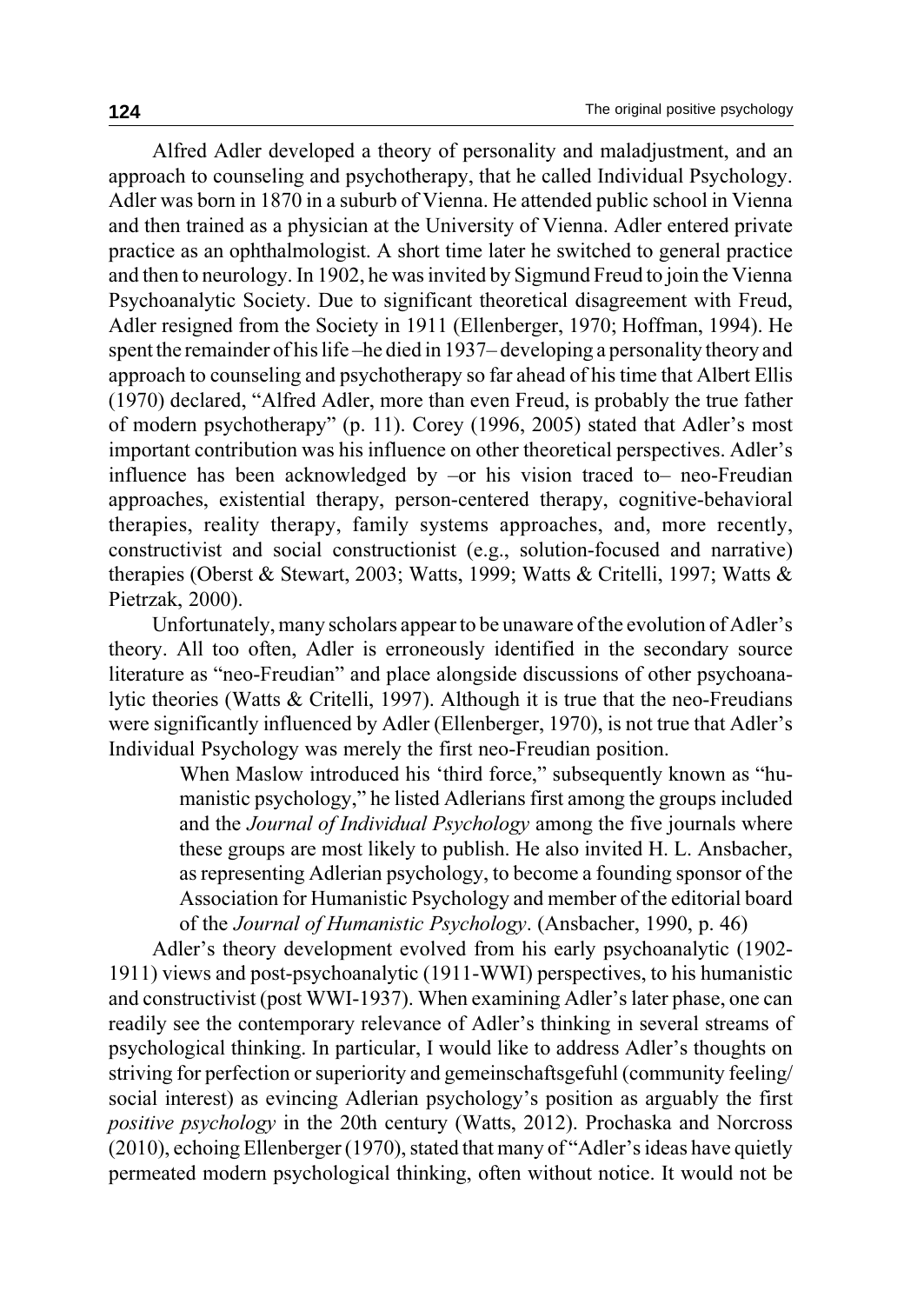easy to find another author from which so much has been borrowed from all sides without acknowledgment than Alfred Adler" (p. 91). This appears particularly true regarding the positive psychology movement. Adlerian ideas are replete in the positive psychology literature but there is no substantive mention of Adler or Adlerian psychology. To demonstrate the contemporary relevance of Adler's ideas, I will first provide a brief overview of some key ideas from Adler's Individual Psychology. Next I will specifically address two foundational tenets of Adler's theory that particularly resonate with those from positive psychology: striving for perfection or superiority and gemeinschaftsgefuhl (community feeling/social interest). Lastly, I will address more broadly the remarkable common ground between Adler's mature theoretical ideas and the positive psychology movement.

## A Few Key Concepts from Adler's Individual Psychology

Individual Psychology, or Adlerian Psychology, is often misunderstood as primarily focusing on individuals. However, Adler chose the name Individual Psychology (from the Latin, "individuum" meaning indivisible) for his theoretical approach because he eschewed reductionism. He emphasized that persons cannot be properly understood as a collection of parts (e.g., Freud), but rather should be viewed as a unity, as a whole. An integration of cognitive, existential-humanistic, psychodynamic, and systemic perspectives, Adlerian theory is a holistic, phenomenological, socially-oriented, and teleological (goal-directed) approach to understanding and working with people. It emphasizes the proactive, form-giving and fictional nature of human cognition and its role in constructing the "realities" that persons know and to which they respond. Adlerian theory asserts that humans construct, manufacture, or narratize ways of viewing and experiencing the world and then take these fictions for truth. It is an optimistic theory affirming that humans are not determined by heredity or environment. Rather, they are creative, proactive, meaning-making beings, having the ability to choose and to be responsible for their choices (Adler, 1956; Carlson, Watts, & Maniacci, 2006; Mosak & Maniacci, 1999; Watts, 1999; Watts & Shulman, 2003; Watts & Eckstein, 2009).

Adler affirmed that humans are characterized by unity across the broad spectrum of personality—cognitions, affect, and behavior. Life style or style of life, the Adlerian nomenclature for personality, is a cognitive blueprint or personal metanarrative containing the person's unique and individually created convictions, goals and personal beliefs for coping with the tasks and challenges of life. This life plan is uniquely created by each person, begins as a prototype in early childhood, and is progressively refined throughout life. The social context of children includes both the cultural values of their culture of origin and their experiences within their family constellation, Adler's phrase for the operative influences of the family's structure (including one's position in the family or *psychological birth order*), values, and dynamics. Children, therefore, perceive others and the world as paralleling their first social environment, their family, and eventually frame or filter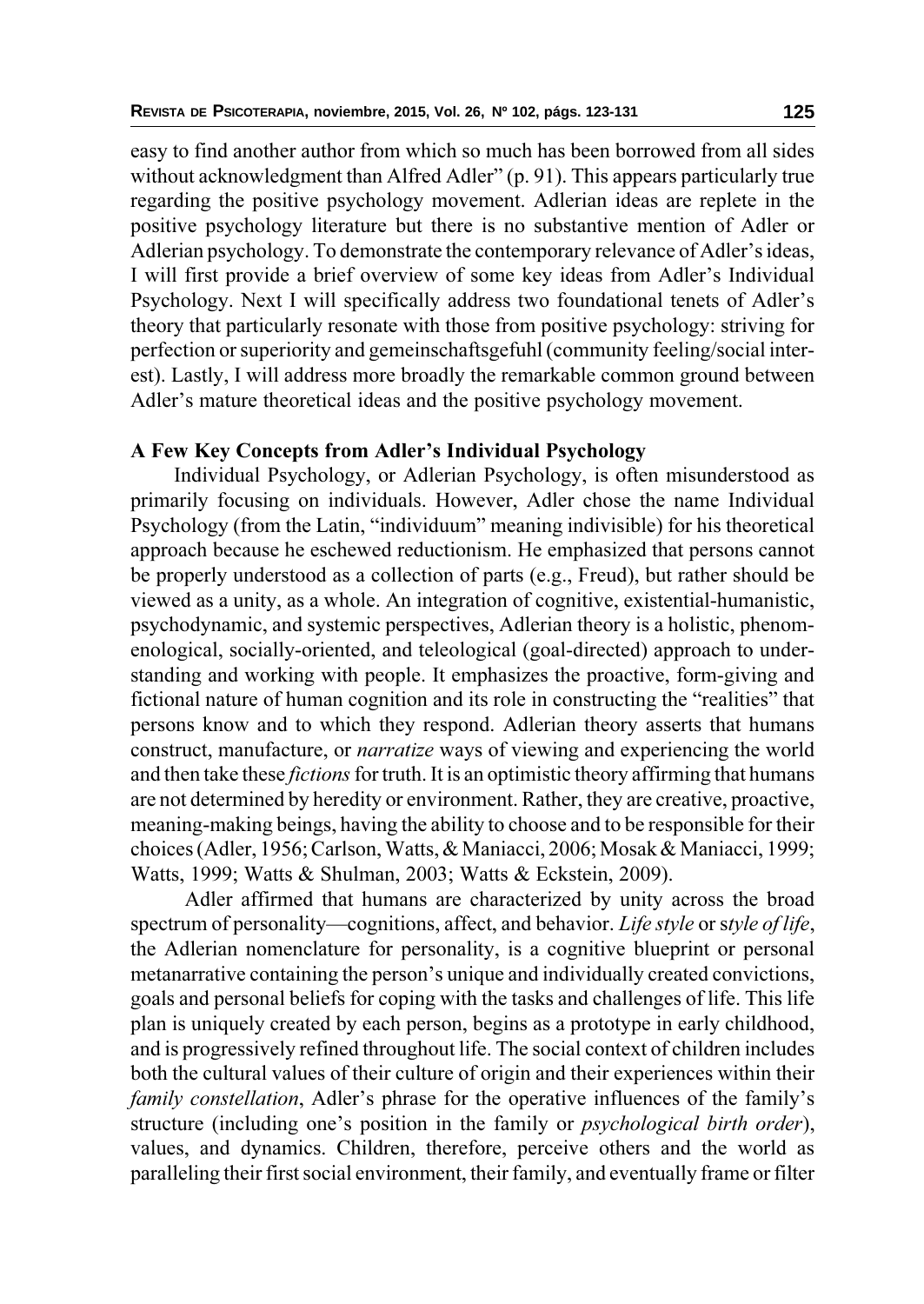the larger experience of life –and interpersonal relationships– on the basis of these initial relationships and perceptions of the same (Carlson et al., 2006; Oberst  $\&$ Stewart, 2003; Watts & Shulman, 2003).

According to Adlerian theory, humans are proactive –versus reactive and representational– in regard to the development of the style of life. This idea is inherent in the Adlerian construct known as the *creative power of the self* or the creative self. Because of this creative power, people function like actors authoring their own scripts, directing their own actions, and constructing their own personalities within a socially-embedded context. Humans co-construct the realities to which they respond (Watts & Shulman, 2003).

#### Striving for Perfection or Superiority

Adler's understanding of "striving" evolved over time and he used various words like completion, mastery, perfection, and superiority to describe how humans seek to move from "the present situation, as observed and interpreted, to a better one, one that was superior to the present status" (Manaster & Corsini, 1982, p. 41). According to Adler, the central human directionality is toward competence or self-mastery, what Adler called striving for perfection or superiority. This is the individual's creative and compensatory answer to the normal and universal feelings of insignificance and disempowerment, and the accompanying beliefs that one is less that what one should be (i.e., feelings of inferiority). Thus, striving for perfection or superiority is the natural human desire to move from a perceived negative position to a perceived positive one.

This concept of striving or teleological/teleonomical movement is seen in the writings of various personality theorists including Kurt Goldstein, Karen Horney, Carl Jung, Abraham Maslow, Otto Rank, Carl Rogers, and Robert White (Jorgensen & Nafstad, 2004; Manaster & Corsini, 1982). One can find similar ideas in various contemporary theoretical perspectives, including constructivist, evolutionary, and positive psychologies (Linley & Joseph, 2004; Mahoney, 2003; Rasmussen, 2010; Snyder, Lopez, & Pedrotti, 2011). For example, in discussing happiness and human potential, Ryan and Deci (2001) described optimal functioning and development as "the striving for perfection the represents the realization of one's true potential" (p. 144). Ryan and Deci's position is essentially verbatim to that of Adler's Individual Psychology.

All of the aforementioned personality theorists agree with Adler that humans are striving, seeking to actualize potential, and in the process of "becoming", and most of the theories created by these theorists are listed as early exemplars of positive psychology in that literature. Adler's theory, however, is not found in the various lists; the positive psychology literature typically lists Maslow and Rogers as the earliest exemplars, even though Adler clearly preceded both in his formulation of an optimistic, growth-oriented psychology.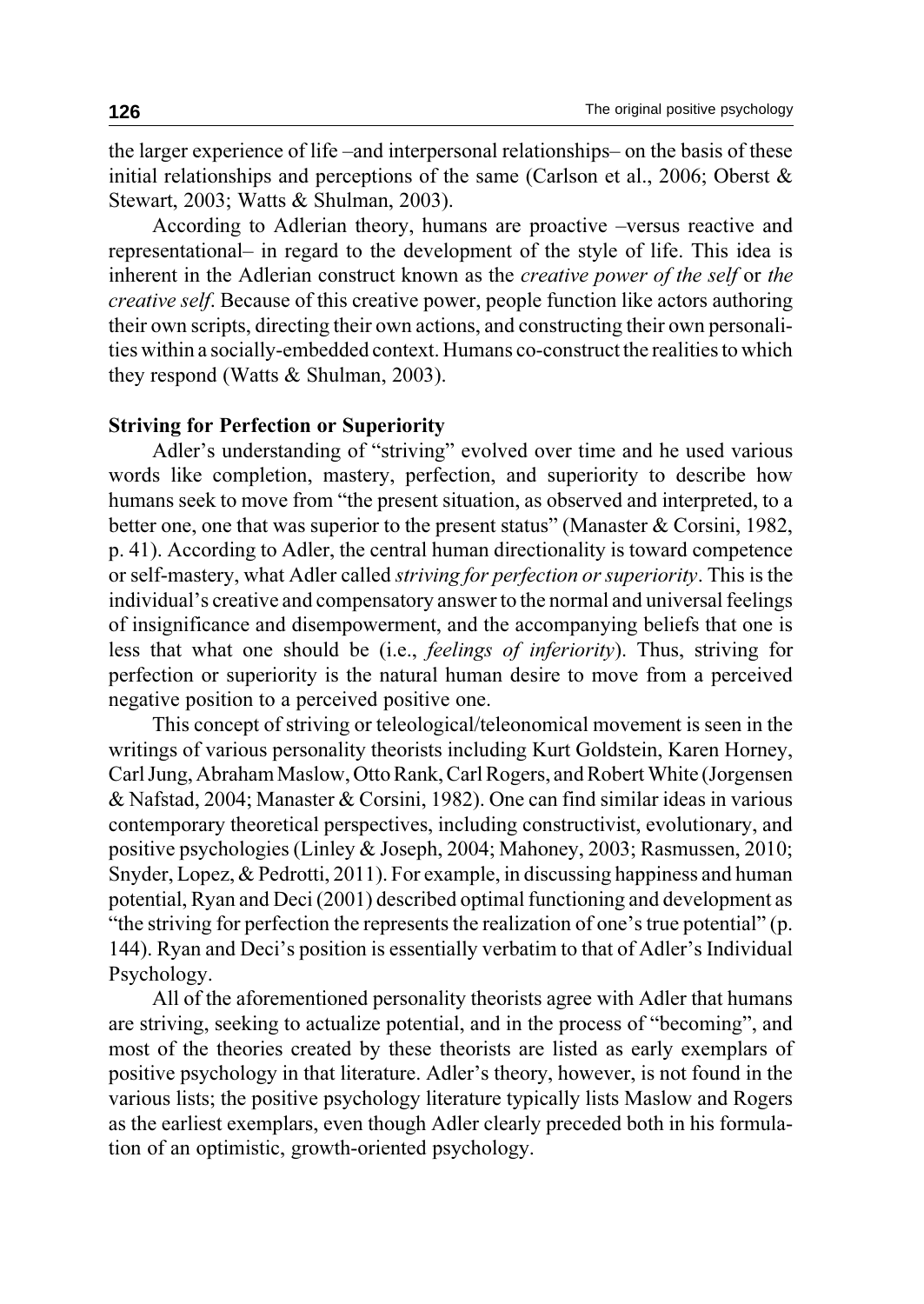# Gemeinschaftsgefuhl (Community Feeling/Social Interest)

Adlerian Psychology is a relational theory. It asserts that humans are sociallyembedded and that knowledge is relationally distributed. Adler stressed that persons cannot be properly understood apart from their social context. Consequently, the Adlerian perspective on the tasks of life –love, society, work, spirituality, and self– is a strongly relational one. These tasks of life address intimate love relationships, relationships with friends and fellow beings in society, our relationships at work, our relationship with self, and our relationship with God or the universe (Carlson et al., 2006; Watts, 2003; Watts, Williamson, & Williamson, 2004).

According to Manaster and Corsini (1982), the most unique and valuable concept in Adlerian psychology is *gemeinschaftsgefuhl*. The cardinal tenet of Adler's theory, it is typically translated social interest or community feeling, and emphasizes the relational, social-contextual nature of the theory. I believe both community feeling and social interest are needed for a holistic understanding of gemeinschaftsgefuhl; that is, community feeling addresses the affective and motivational aspects and social interest the cognitive and behavioral ones. Thus, true community feeling (i.e., sense of belonging, empathy, caring, compassion, acceptance of others, etc.) results in social interest (i.e., thoughts and behaviors that contribute to the common good, the good of the whole at both micro- and macrosystemic levels); true social interest is motivated by community feeling (Watts & Eckstein, 2009).

A significant difference between Adler and other personality theorists regarding the aforementioned "striving" is the role of community feeling/social interest. Adler emphasized that striving for perfection or superiority occurs in a relational context and this striving may occur in either a socially useful or a socially useless manner. How one strives, and the manifest behaviors, are predicated on one's community feeling/social interest. Thus, in Adler's (1933/2012) mature theoretical formulation, striving for perfection means that one is striving toward greater competence, both for oneself and the common good of humanity. This is a horizontal striving that is useful both for self and others, seeking to build both selfand other-esteem. Striving for superiority means to move in a self-centered manner, seeking to be superior over others. This is a vertical striving that primarily pursues personal gain without contribution to or consideration of others and the common good. The manner one chooses to strive constitutes the Adlerian criterion for mental health: healthy development follows the goal of community feeling and social interest; maladjustment is the consequence of pursuing narcissistic self-interest (Adler, 1933/2012, 1956; Manaster & Corsini, 1982).

Recent research by Leak and Leak (2006) and Barlow, Tobin, and Schmidt (2009) indicated that social interest is related to numerous aspects of positive psychology (e.g., hope, other-centered values, optimism, prosocial moral reasoning, psychosocial maturity, subjective well-being). Nevertheless, positive psychol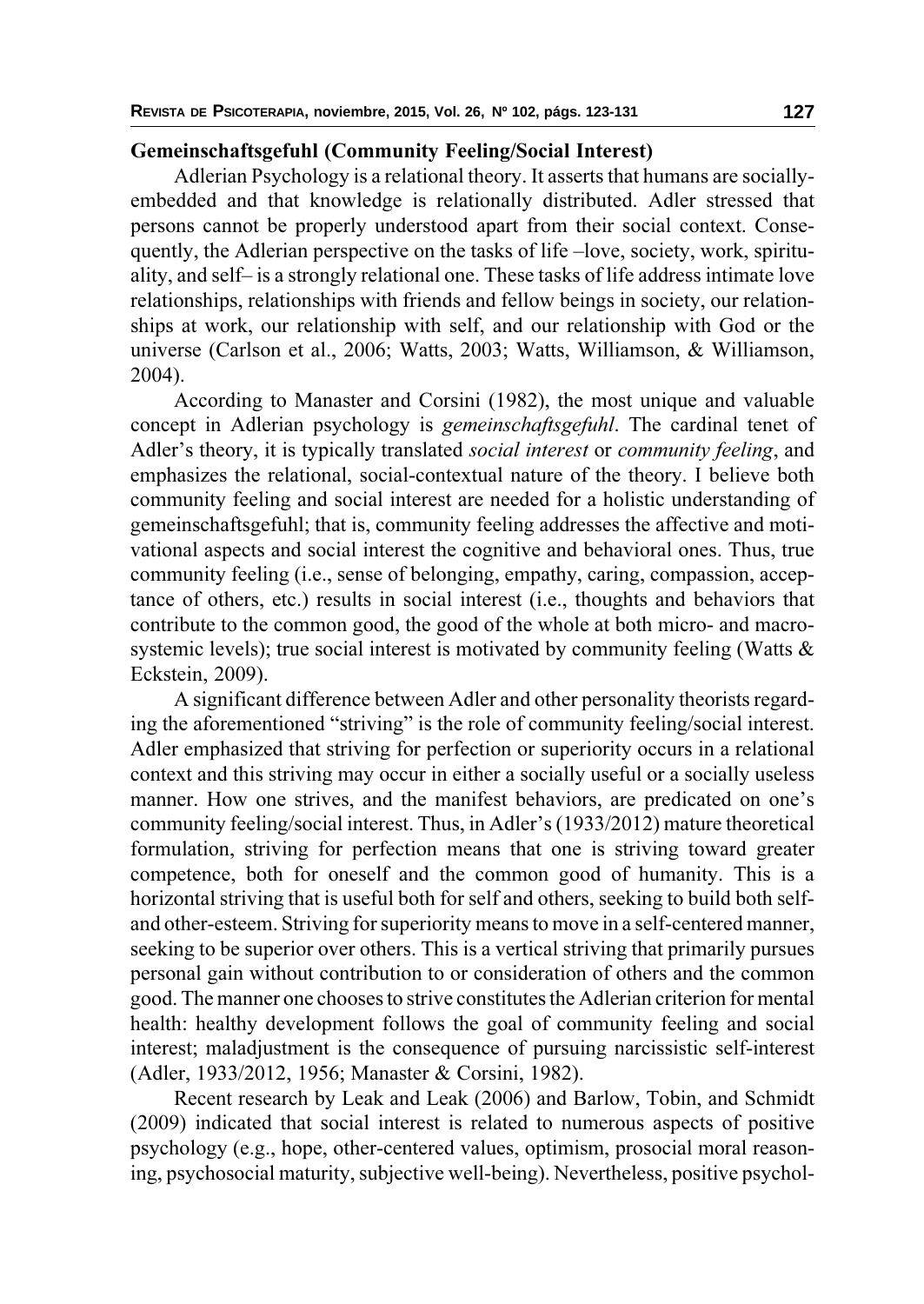ogy authors appear to have ignored an important early positive psychology construct: Adler's gemeinschaftsgefuhl.

#### Adler's Individual Psychology and Contemporary Positive Psychology

Snyder and Lopez (2002) identified the positive psychology movement as a "new approach" because "psychology and its sister disciplines... focus on the weaknesses in humankind" (p. ix). In affirming the positive qualities of humankind, the editors state, "no science, including psychology, looks seriously at this positive side of people" [emphasis in original, p. x]. Seligman  $(2002)$  noted that the goal of positive psychology is to move from a preoccupation with pathology to a more balanced perspective that includes the idea of "a fulfilled individual and a thriving community" by emphasizing that building strengths in people "is the most potent weapon in the arsenal of therapy" (p. 3). It is remarkable that Seligman's goal is exactly the evolution of Adler's theory development. Prior to World War I, Adler was more focused on deficits, pathology, and remediation. Adler's mature theory, however, focused on strengths, healthy human development, and prevention.

Given Adler's evolution from a deficit and pathology focus to one emphasizing strength, health, and prevention, it is not surprising to find significant common ground between Adlerian theory and the positive psychology movement. Although not an exhaustive list, Carlson et al. (2006) identified the following shared emphases: normal human growth and development; prevention/education rather than merely remediation; moving away from the medical model perspective; a focus on mental health and clients' strengths, resources, and abilities rather than psychopathology and clients' disabilities; and holism, spirituality, wellness, multiculturalism, and social justice. Adler's 1933 paper on striving and social interest alludes to several of the emphases listed above.

Cowen and Kilmer (2002) criticized the positive psychology literature for its lack of attention to prior literature regarding prevention and wellness, its lack of a cohesive undergirding theoretical framework, and its lack of a developmental perspective. Adlerian theory has a rich literature addressing prevention and healthy development, and could serve as a useful cohesive theoretical framework that Cowen and Kilmer indicated is lacking in positive psychology.

Adlerian psychology is a growth model that emphasizes the holistic, phenomenological, teleological, field-theoretically, and socially-embedded aspects of human functioning. It is an optimistic perspective that views people as unique, creative, capable, and responsible. Adlerians disdain the deficit or "medical model" orientation to maladjustment, preferring a nonpathological perspective. Thus, clients are not sick (as in having a disease) and are not identified or "labeled" by their diagnoses. Because Adlerians believe the growth model of personality makes more sense than the sickness model, they see clients as discouraged rather than sick. Thus, Adlerians are not about "curing" anything; therapy is a process of *encouragement*. In fact, Adlerians consider encouragement a crucial aspect of human growth and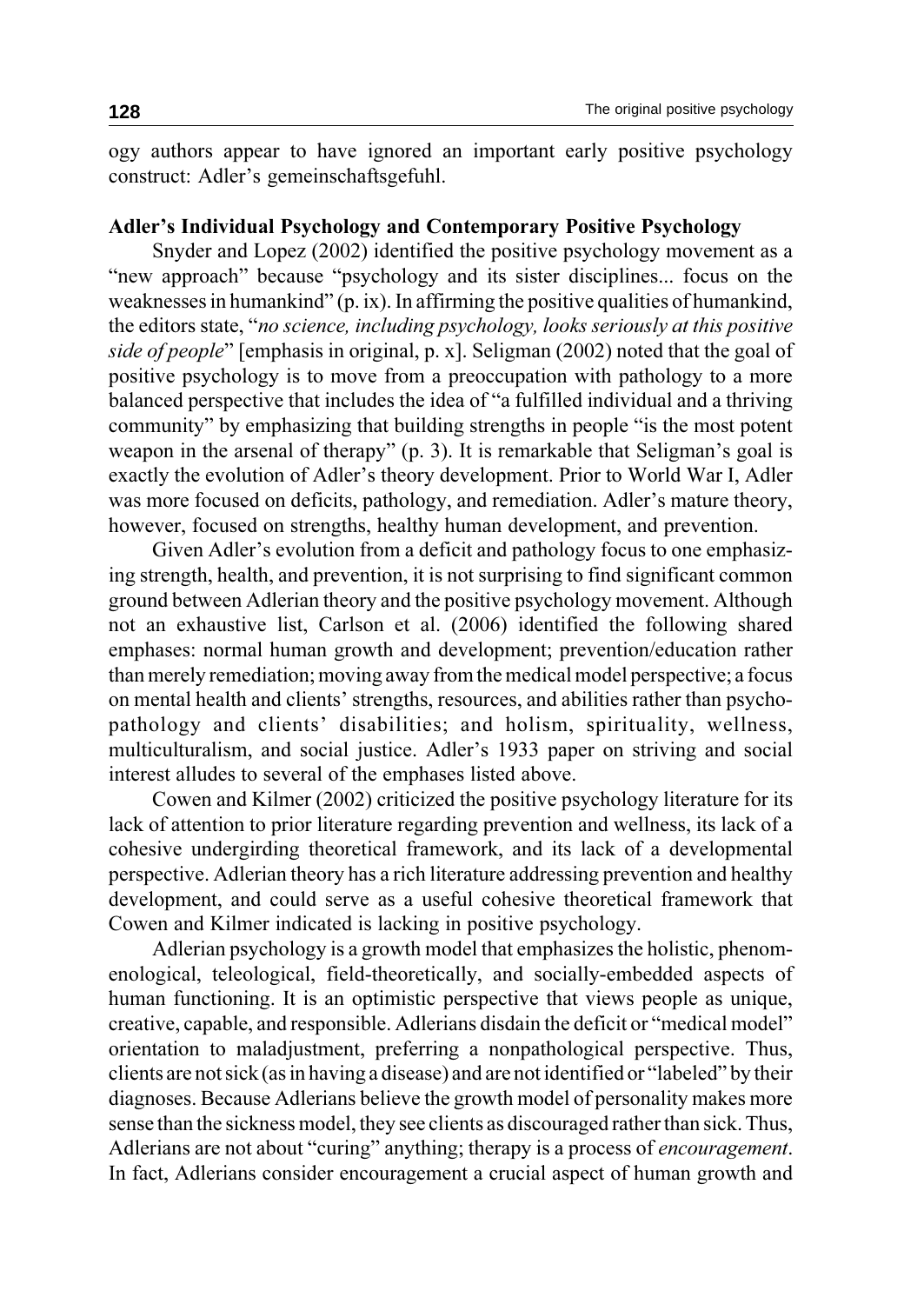development (Carlson et al., 2006; Manaster & Corsini, 1982; Mosak & Maniacci, 1999; Watts & Pietrzak, 2000).

Adlerian therapists focus on developing a respectful, egalitarian, optimistic, and growth-oriented therapeutic alliance that emphasizes clients' assets, abilities, resources and strengths. Watts (1998) noted that Adler's descriptions of therapistmodeled social interest look very similar to Rogers's descriptions of the core facilitative conditions of client change; congruence, unconditional positive regard, and empathic understanding. The above qualities and characteristics of the therapeutic alliance are embedded in what Adlerians have historically called encouragement, or the therapeutic modeling of social interest (Mosak & Maniacci, 1999; Watts, 1998; Watts & Pietrzak, 2000). Stressing the importance of encouragement in therapy, Adler (1956) stated: "Altogether, in every step of the treatment, we must not deviate from the path of encouragement" (p. 342). In addition, Dreikurs (1967) stated that therapeutic success was largely dependent upon "(the therapist's) ability to provide encouragement" and failure generally occurred "due to the inability of the therapist to encourage" (pp. 12-13). Encouragement skills include demonstrating concern for clients through active listening and empathy, communicating respect for and confidence in clients, focusing on clients' strengths, assets, and resources, helping clients generate perceptual alternatives for discouraging fictional beliefs, focusing on efforts and progress, and helping clients see the humor in life experiences (Carlson et al., 2006; Watts & Pietrzak, 2000).

Adler and many subsequent Adlerian have focused on prevention rather than simply remediation and, consequently, they have been extensively involved in education. Throughout his career, Adler was actively involved in public health, medical and psychological prevention, and social welfare. He wrote, lectured on, and advocated for children at risk, women's rights and the equality of the sexes, women's rights to abortion, adult education, teacher training, community mental health, family counseling and education and the establishment of family counseling clinics, experimental schools for public students, and brief psychotherapy. Adlerians have continued Adler's emphasis on prevention and education. For example, they have been perhaps the strongest proponents of child guidance and parent and family education, and have written extensively on parent and family education, coupleenrichment, and teacher education (Carlson et al., 2006; Mosak & Maniacci, 1999; Oberst & Stewart, 2003; Watts, 2012).

## Conclusion

As noted earlier, the basic tenets of Adlerian theory and therapy permeate contemporary psychology, typically without acknowledgement of Adler's pioneering influence (Mosak & Maniacci, 1999; Watts, 1999; Watts & Critelli, 1997). This appears to be evident in the positive psychology literature as well. Seligman (2002), considered the "Father of Positive Psychology," stated: "I well recognize that positive psychology is not a new idea. It has many distinguished ancestors" (p. 7).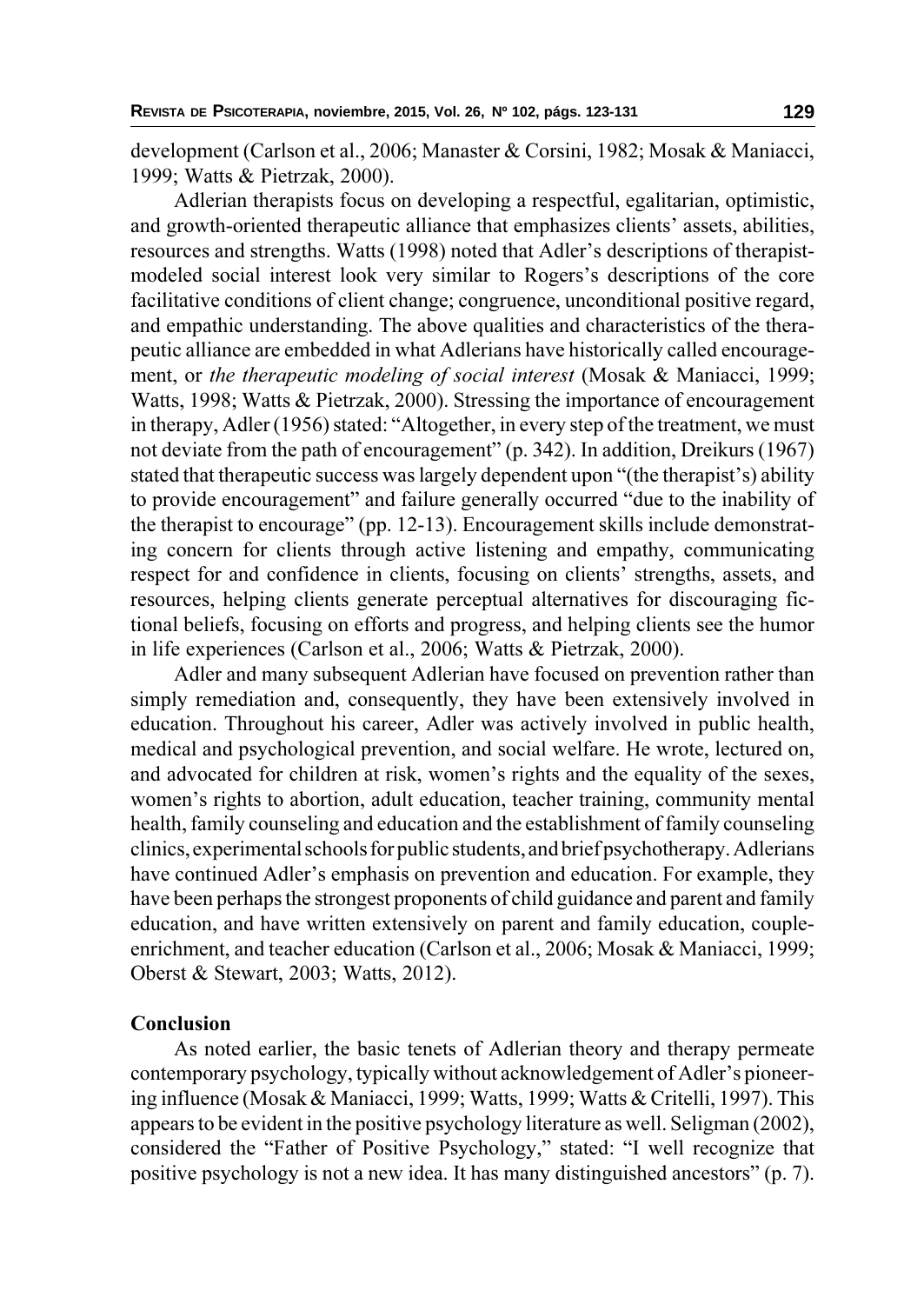The two examples he mentions are Gordon Allport and Abraham Maslow. I can find no evidence of Seligman ever acknowledging Adler's pioneering positive psychology. Adler clearly addressed key positive psychology tenets long before the "ancestors" (e.g., Allport, Maslow, Rogers) typically identified in the positive psychology literature (Jorgensen & Nafstad, 2004; Seligman, 2002; Seligman, Steen, Park, & Peterson, 2005; Snyder & Lopez, 2002; Snyder, Lopez, & Pedrotti, 2011). Thus, I believe that Adler's Individual Psychology is the original positive psychology in the modern psychology and psychotherapy era. Adlerian theory is clearly relevant for today's psychological zeitgeist because it evinced the characteristics of positive psychology long before the emergence of the positive psychology movement.

#### Bibliographic references

- Adler, A. (2012). On the origin of striving for superiority and social interest. J. Carlson & M. Maniacci (Eds.), Alfred Adler revisited (pp. 47-56). New York, NY: Routledge. (Original work published 1933)
- Adler, A. (1956). The Individual Psychology of Alfred Adler. H. L. Ansbacher & R. R. Ansbacher (Eds.). New York, NY: Harper Torchbooks.
- Ansbacher, H. L. (1990). Alfred Adler's influence on the three leading cofounders of humanistic psychology. Journal of Humanistic Psychology, 30, 45-53.
- Barlow, P. J., Tobin, D. J., & Schmidt, M. M. (2009). Social interest and positive psychology: Positively aligned. Journal of Individual Psychology, 65, 191-202.
- Carlson, J., Watts, R.E., & Maniacci, M. (2006). Adlerian therapy: Theory and practice. Washington, DC: American Psychological Association.
- Corey, G. (1996). Theory of counseling and psychotherapy (5th ed.). Pacific Grove, CA: Brooks/Cole.
- Corey, G. (2005). Theory of counseling and psychotherapy (7th ed.). Pacific Grove, CA: Brooks/Cole.
- Cowen, E. L., & Kilmer, R. P. (2002). "Positive psychology": Some plusses and some open issues. Journal of Community Psychology, 30, 449-460.
- Dreikurs, R. (1967). Psychodynamics, psychotherapy, and counseling. Chicago, IL: Alfred Adler Institute of Chicago.
- Ellenberger, H. (1970). The discovery of the unconscious: The history and evolution of dynamic psychiatry. New York: Basic Books.
- Ellis, A. (1970). Humanism, values, rationality. Journal of Individual Psychology, 26, 11.
- Hoffman, E. (1994). The drive for self: Alfred Adler and the founding of Individual Psychology. Reading, MS: Addison-Wesley.
- Jorgensen, I. S. & Nafstad, H. E. (2004). Positive psychology: Historical, philosophical, and epistemological perspectives. In S. Joseph & P. A. Linley (Eds.), Positive psychology in practice (pp. 15-34). New York, NY: Wiley.
- Leak, G. K., & Leak, K. C. (2006). Adlerian social interest and positive psychology: A conceptual and empirical investigation. Journal of Individual Psychology, 62, 207-223.
- Linley, P. A., & Joseph, S. (Eds.). (2004). Positive psychology in practice. New York, NY: Wiley.
- Mahoney, M. J. (2003). Constructive psychotherapy: A practical guide. New York, NY: Guilford.
- Manaster, G. J., & Corsini, R. J. (1982). Individual psychology: Theory and practice. Itasca, IL: Peacock.
- Mosak, H. H., & Maniacci, M. (1999). A primer of Adlerian psychology: The analytic-behavioral-cognitive psychology of Alfred Adler. Philadelphia, PA: Accelerated Development/Taylor and Francis.
- Oberst, U. E., & Stewart, A. E. (2003). Adlerian psychotherapy: An advanced approach to Individual Psychology. London, UK: Brunner-Routledge.
- Prochaska, J. O., & Norcross, J. C. (2010). Systems of psychotherapy: A transtheoretical analysis (7th ed.). Belmont, CA: Brooks/Cole.
- Rasmussen, P. R. (2010). The quest to feel good. New York, NY: Routledge/Taylor & Francis.